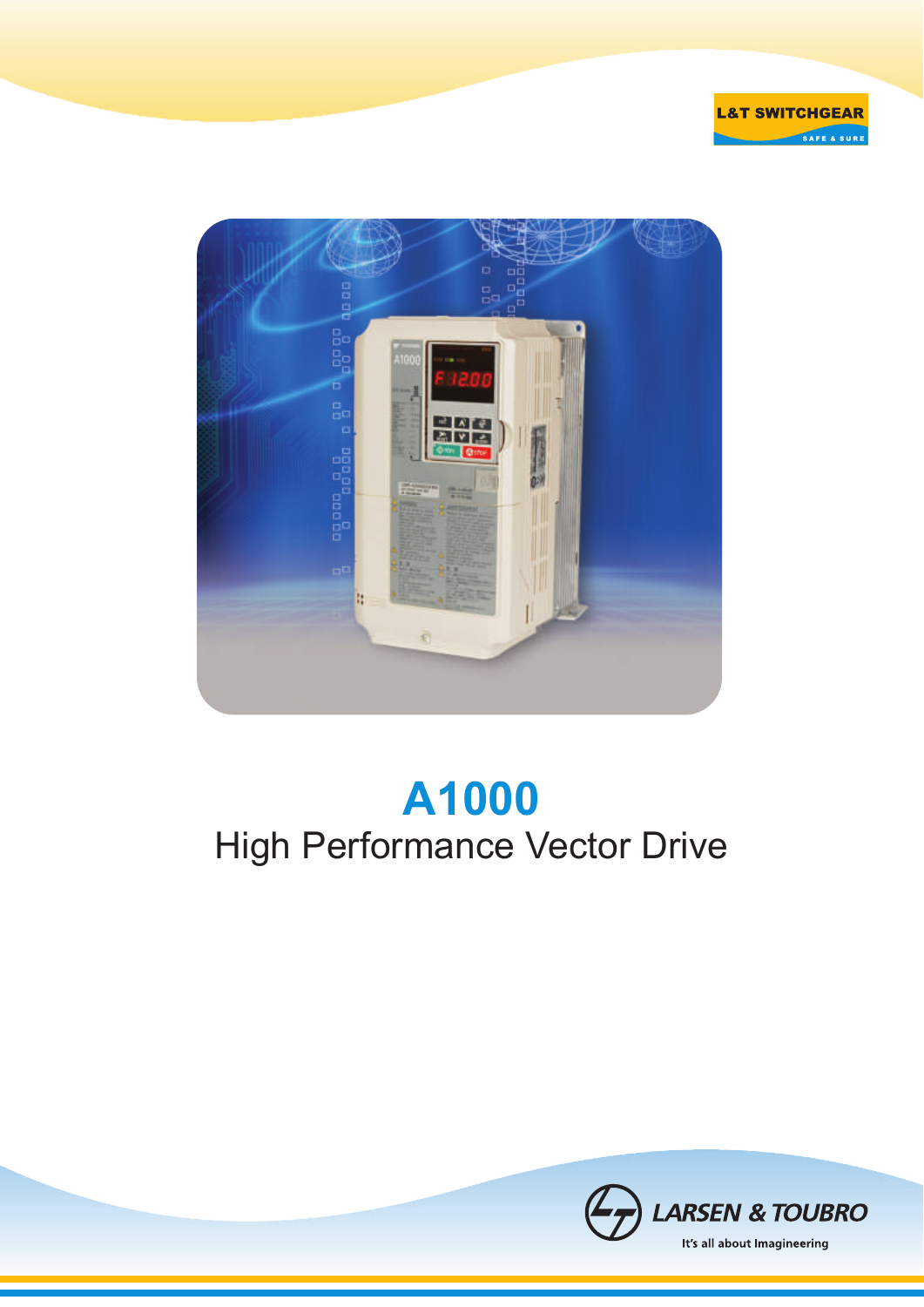### **About us**

Larsen & Toubro is a technology-driven USD 8.5 billion company that infuses engineering with imagination. The Company offers a wide range of advanced solutions in the field of Engineering, Construction, Electrical & Automation , Machinery and Information Technology.

L&T Switchgear, which forms part of the Electrical & Automation business, is India's largest manufacturer of low voltage switchgear, with the scale, sophistication and range to meet global benchmarks. With over four decades of experience in this field, the Company today enjoys a leadership position in the Indian market with growing presence in international markets.

It offers a complete range of products including controlgear, powergear, industrial automation, motor starters, energy meters, wires and host of other accessories.

L&T introduces A1000, a high performance vector drive.



Switchgear Factory, Mumbai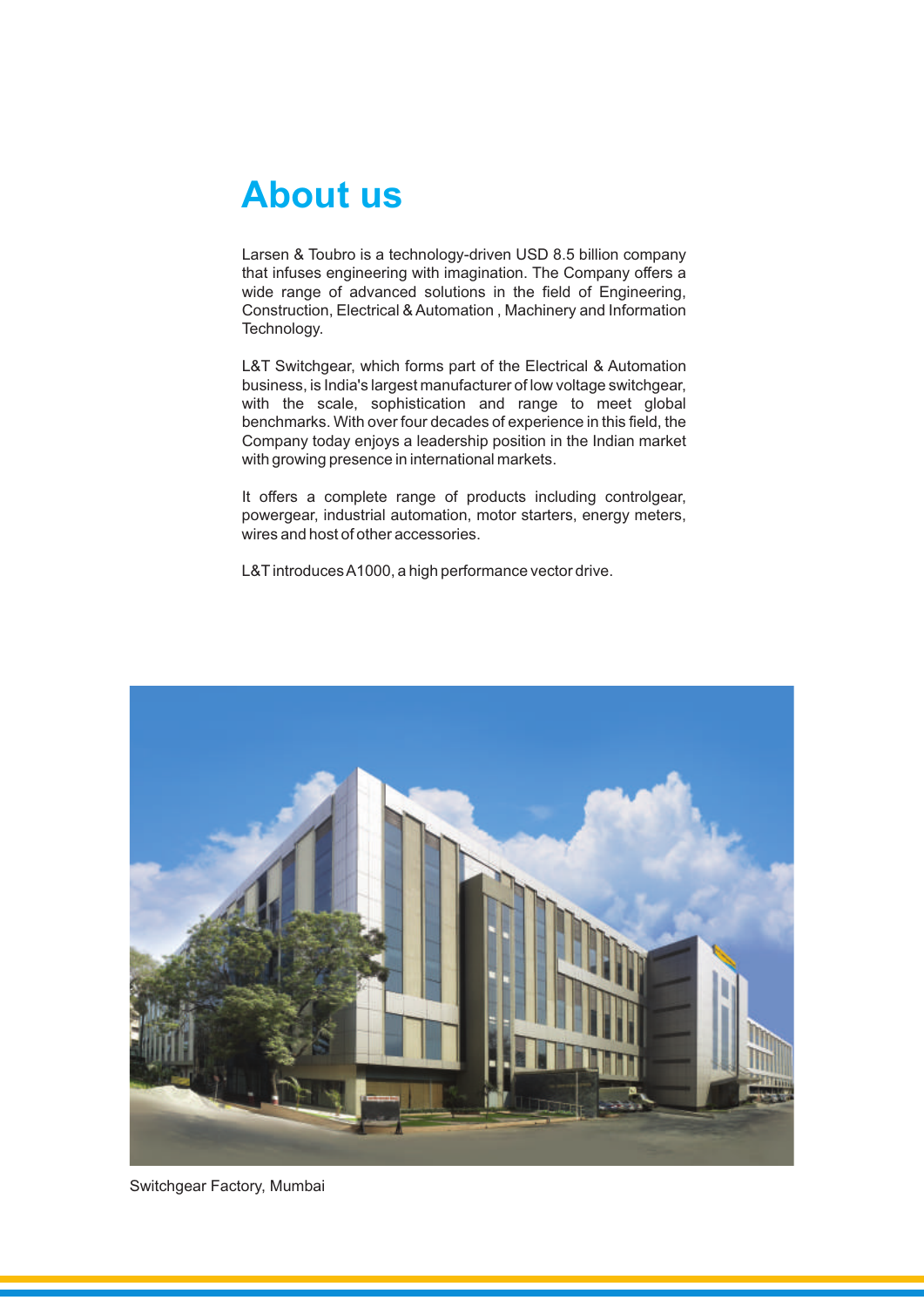### **A1000 Drive**

L&T A1000 Drives with its latest vector control technology is capable of delivering higher order performance to meet customer expectations. A1000, not only performs but is aesthetically superior and incredibly powerful. A truly reliable product to address future requirements & current needs, only possible from L&T.

### **Features**

- **Motor Drive Performance leading the pack** l
	- Uses most advanced drive technology to run induction and synchronous motors
	- Positioning accuracy without use of external sensors
	- Excellent torque characteristics
	- Loading with new auto-tuning features
	- Tackles power loss

### $\bullet$  **User Friendly Installation & Delivers Longer Life**

- Easy setup with application presets
- Open to all serial network protocols
- Easy to maintain

### **• The Drive for a greener world**

- Saves energy
- Environment friendly



A1000 Drives manufactured by :

**Yaskawa Electric Corporation** 

**JAPAN**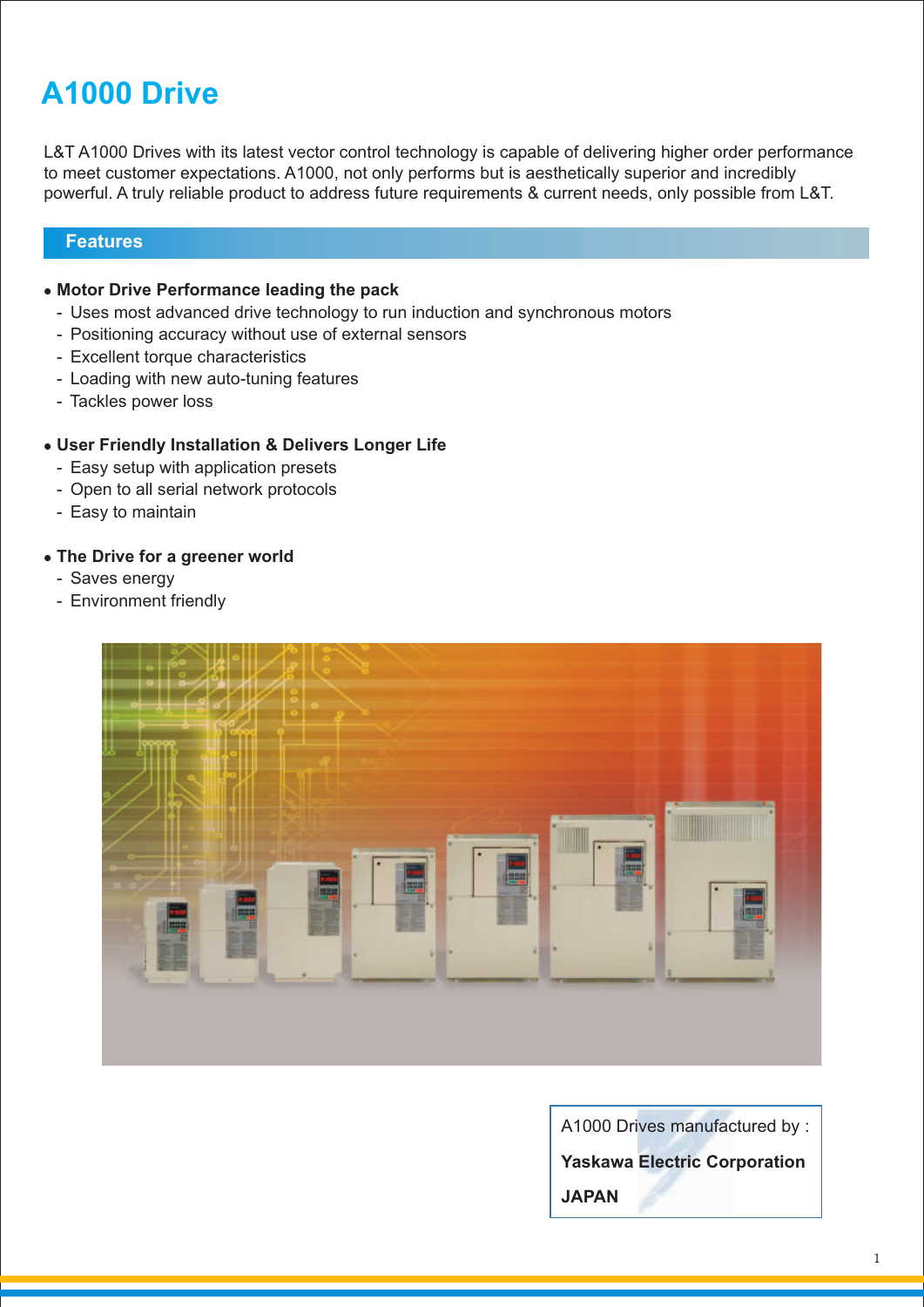### **Motor Drive Performance Leading the Pack**

### **The Most Advanced Drive Technology**

A1000 runs both induction motors and synchronous motors.



### **Excellent Speed Range**



#### Synchronous Motor

- Advanced Open Loop Vector Control for PM 200% rated torque at 0 r/min, speed range of 1:100
- Closed Loop Vector Control for PM 200% rated torque at 0 r/min, speed range of 1:1500



#### Induction Motor

- Open Loop Vector Control 200% rated torque at 0.3 Hz, speed range of 1:200
- Closed Loop Vector Control 200% rated torque at 0 r/min, speed range of 1:1500

### **Loaded with Auto-Tuning Features**

| Tuning the motor          |                                                                                                |  |  |  |  |  |  |  |  |
|---------------------------|------------------------------------------------------------------------------------------------|--|--|--|--|--|--|--|--|
| Rotational                | Applications requiring high starting torque,                                                   |  |  |  |  |  |  |  |  |
| Auto-Tuning               | high speed and high accuracy.                                                                  |  |  |  |  |  |  |  |  |
| Stationary<br>Auto-Tuning | Application where the motor must remain<br>connected to the load during the tuning<br>process. |  |  |  |  |  |  |  |  |
| Line-to-Line              | For motor and drive has changed, or                                                            |  |  |  |  |  |  |  |  |
| Resistance                | when motor and drive capacity ratings                                                          |  |  |  |  |  |  |  |  |
| Auto-Tuning               | differ.                                                                                        |  |  |  |  |  |  |  |  |
| Energy-Saving             | For running the motor at highest efficiency                                                    |  |  |  |  |  |  |  |  |
| Auto-Tuning               | all the time.                                                                                  |  |  |  |  |  |  |  |  |

| Tuning the Load                                                   |                                                                                                                         |  |  |  |  |  |  |  |  |
|-------------------------------------------------------------------|-------------------------------------------------------------------------------------------------------------------------|--|--|--|--|--|--|--|--|
| Inertia Tuning                                                    | Optimizes the drive's ability to decelerate<br>the load. Useful for application using KEB<br>and Feed Forward function. |  |  |  |  |  |  |  |  |
| <b>ASR Gain</b><br>Auto-Tuning<br>Automatic<br>Speed<br>Regulator | Automatically adjusts ASR gain to better<br>match the frequency reference.                                              |  |  |  |  |  |  |  |  |

### **Variety of Braking Functions**

- Built-in Braking Chopper upto 30kW(HD) Drives
- Overexciting Deceleration for immediate stop without braking resistor

### **Enhanced Features**

- No deration required upto 50 deg C
- Swing PWM reduces electromagnetic noise
- $\bullet$  Records last 10 faults
- $\bullet$  Intelligent terminal block
- Pulse output for continuous watt-hour monitoring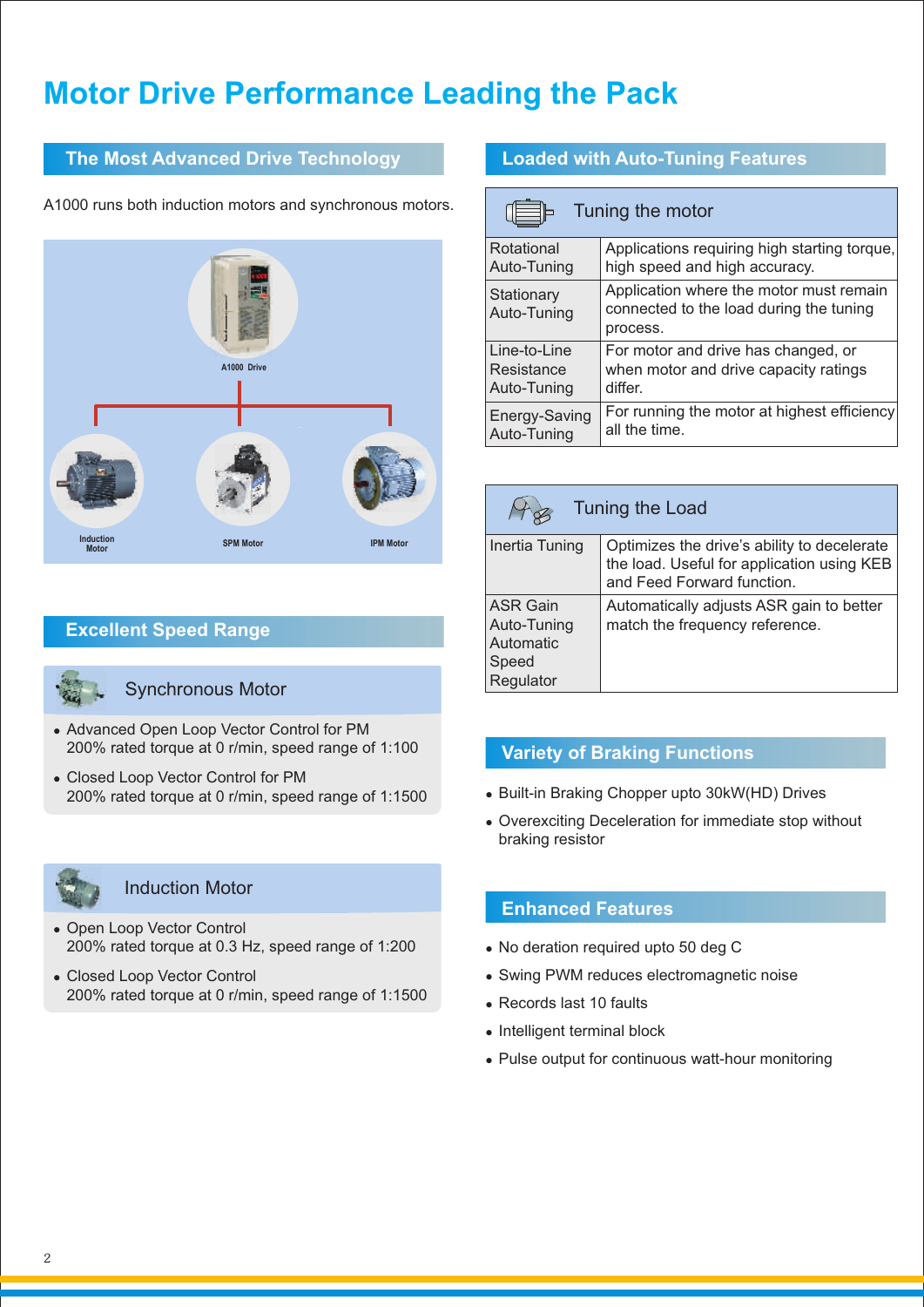### **Application Oriented Drive - Get > Set > Go !**

### **Easy Setup**

• Immediate setup with Application Presets

A1000 automatically sets parameters needed for all major applications. Simply selecting the appropriate application instantly optimizes the drive for top performance, saving enormous time, setting up for a trial run.



• Example using Application Presets

Selecting "Conveyor" optimizes five parameter settings so that drive is ready to start running your conveyor application immediately.

| Setting | Application              | Parameters are               |  |
|---------|--------------------------|------------------------------|--|
| 00      | General-purpose          | programmed automatically     |  |
|         | <b>Water Supply Pump</b> | A1-02 Control mode selection |  |
| 02      | Conveyor                 | C1-01 Accel Time1            |  |
| 03      | Exhaust Fan              |                              |  |
| 04      | <b>HVAC Fan</b>          | C1-02 Decel Time 1           |  |
| 05      | Air Compressors          | C6-01 ND/HD Selection        |  |
| 06      | Crane (Hoist)            |                              |  |
| 07      | Crane (Traverse)         |                              |  |

### **Open to all Serial Network Protocols**

- RS-422/485 (Memobus/Modbus at 115.2 kbps) standard on all models
- Option cards available for all major serial networks used across the globe: Profibus-DP, DeviceNet, CC-Link, CAN open, Mechatro-Link-II, among others
- Less wiring and space-saving features help in easy installation and maintenance

### **Long Life Performance**

#### **A1000 with 10 years of durable performance**

• Motor Life

With relatively low copper loss in the rotor and a cool shaft during operation, synchronous motors have a bearing life twice that of induction motors

• Performance Life Monitors

Equipped with performance life monitors that notify the user of part wear and maintenance periods to prevent problems before they occur

 $\bullet$  Drive outputs a signal to the control device indicating components that may need replacement



### **Engineering Tool Drive Wizard Plus**

- Manage the unique settings for all your drives right on your PC
- An indispensable tool for drive setup and maintenance; Edit parameters, access all monitors, create customized operation sequences, and observe drive performance with the oscilloscope function
- The drive replacement feature in Drive Wizard Plus saves valuable time during equipment replacement and application upgrades by converting previous product parameter values to the new A1000 parameters automatically
- Drive replacement function

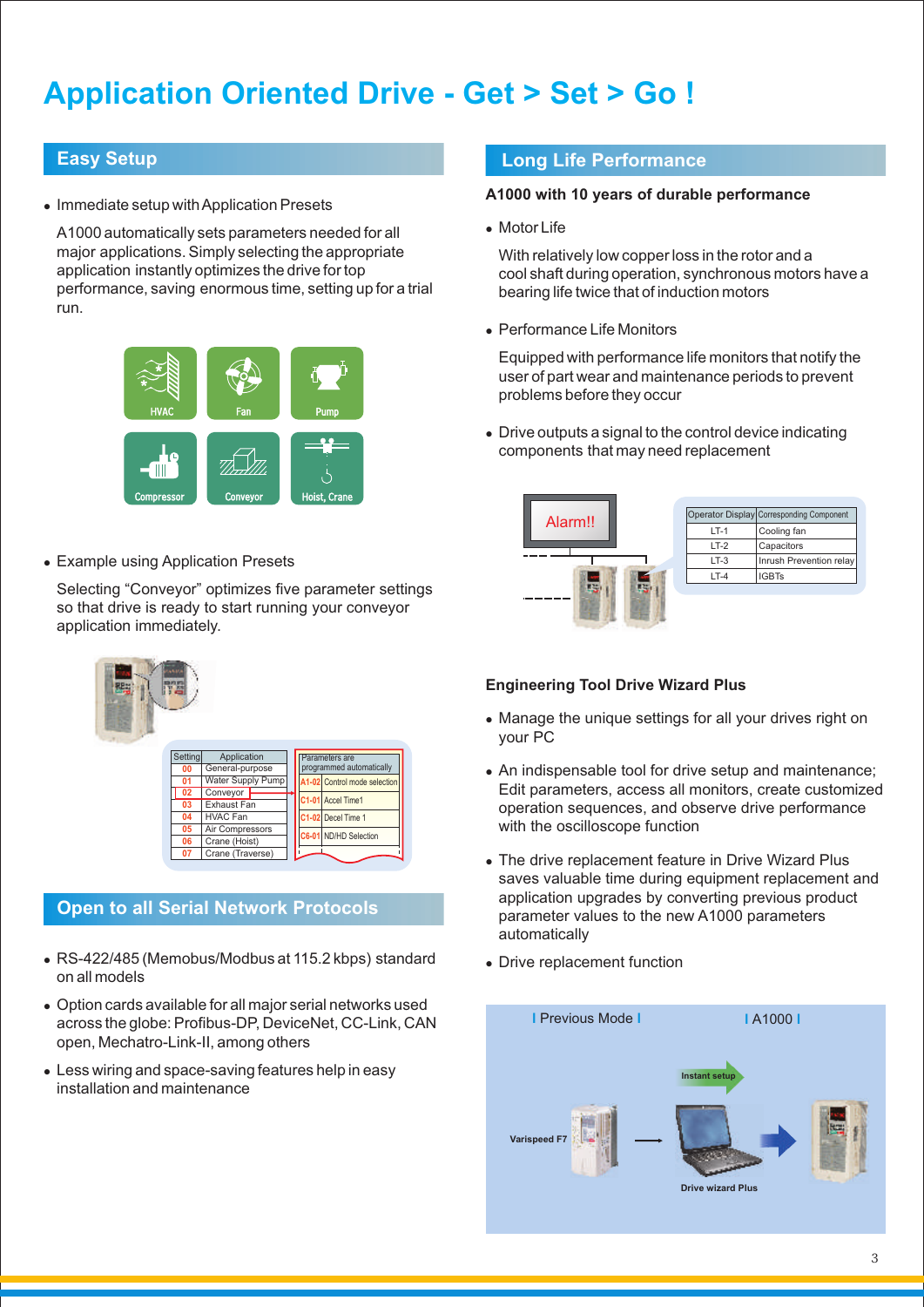## **A1000 Specifications**

|                                                                                                 | Model CIMR-AD4A                                          |                   |          | 0002   0004                                                                                                                                                                                                                                                                                                                                   | 0005                       | 0007                                                                                                                                                               |                |                | 0011   0018   0023 | 0031 | 0038 | 0044 | 0058 | 0072                                            | 0088 | 0103 | 0139 0165                                               |     | 0208     | 0250             | 0296 | 0362 0414                                                                                  |     | 0515 | 0675 |  |  |
|-------------------------------------------------------------------------------------------------|----------------------------------------------------------|-------------------|----------|-----------------------------------------------------------------------------------------------------------------------------------------------------------------------------------------------------------------------------------------------------------------------------------------------------------------------------------------------|----------------------------|--------------------------------------------------------------------------------------------------------------------------------------------------------------------|----------------|----------------|--------------------|------|------|------|------|-------------------------------------------------|------|------|---------------------------------------------------------|-----|----------|------------------|------|--------------------------------------------------------------------------------------------|-----|------|------|--|--|
|                                                                                                 | <b>Typical Motor</b>                                     | Normal Duty       | 0.75     | 1.5                                                                                                                                                                                                                                                                                                                                           | 2.2                        | 3                                                                                                                                                                  | 5.5            | 7.5            | 11                 | 15   | 18.5 | 22   | 30   | 37                                              | 45   | 55   | 75                                                      | 90  | 110      | 132              | 160  | 185                                                                                        | 220 | 250  | 355  |  |  |
|                                                                                                 | Capacity                                                 | <b>Heavy Duty</b> | 0.4      | 0.75                                                                                                                                                                                                                                                                                                                                          | 1.5                        | 2.2                                                                                                                                                                | 3.7            | 5.5            | 7.5                | 11   | 15   | 18.5 | 22   | 30                                              | 37   | 45   | 55                                                      | 75  | 90       | 110              | 132  | 160                                                                                        | 185 | 220  | 315  |  |  |
|                                                                                                 | <b>Rated Output</b>                                      | Normal Duty       | 1.6      | 3.1                                                                                                                                                                                                                                                                                                                                           | 4.1                        | 5.3                                                                                                                                                                | 8.5            | 13.3           | 17.5               | 24   | 29   | 34   | 44   | 55                                              | 67   | 78   | 106                                                     | 126 | 159      | 191              | 226  | 276                                                                                        | 316 | 392  | 514  |  |  |
|                                                                                                 | Capacity in KVA                                          | <b>Heavy Duty</b> | 1.4      | 2.6                                                                                                                                                                                                                                                                                                                                           | 3.7                        | 4.2                                                                                                                                                                | $\overline{7}$ | 11.3           | 13.7               | 18.3 | 24   | 30   | 34   | 46                                              | 57   | 69   | 85                                                      | 114 | 137      | 165              | 198  | 232                                                                                        | 282 | 343  | 461  |  |  |
|                                                                                                 | Rated Output                                             | Normal Duty       | 2.1      | 4.1                                                                                                                                                                                                                                                                                                                                           | 5.4                        | 6.9                                                                                                                                                                | 11.1           | 17.5           | 23                 | 31   | 38   | 44   | 58   | 72                                              | 88   | 103  | 139                                                     | 165 | 208      | 250              | 296  | 362                                                                                        | 414 | 515  | 675  |  |  |
| <b>Standard Specifications</b>                                                                  | <b>Current A</b>                                         | <b>Heavy Duty</b> | 1.8      | 3.4<br>4.8<br>5.5<br>9.2<br>14.8<br>18<br>24<br>31<br>39<br>45<br>60<br>75<br>91<br>112<br>150<br>180<br>216<br>260<br>304<br>370<br>450<br>NEMA-1 (can be used as IP00 by removing top & bottom covers)                                                                                                                                      |                            |                                                                                                                                                                    |                |                |                    |      |      |      |      |                                                 |      |      | 605                                                     |     |          |                  |      |                                                                                            |     |      |      |  |  |
|                                                                                                 | Enclosure Type                                           |                   |          |                                                                                                                                                                                                                                                                                                                                               |                            |                                                                                                                                                                    |                |                |                    |      |      |      |      |                                                 |      |      |                                                         |     |          | IP <sub>00</sub> |      |                                                                                            |     |      |      |  |  |
|                                                                                                 | Overload Tolerance                                       |                   |          |                                                                                                                                                                                                                                                                                                                                               |                            | Normal Duty Rating: 120% of rated output current for 60 s                                                                                                          |                |                |                    |      |      |      |      |                                                 |      |      | Heavy Duty Rating: 150% of rated output current for 60s |     |          |                  |      |                                                                                            |     |      |      |  |  |
|                                                                                                 | Max. Output Voltage                                      |                   |          |                                                                                                                                                                                                                                                                                                                                               |                            |                                                                                                                                                                    |                |                |                    |      |      |      |      | Proportional to input voltage                   |      |      |                                                         |     |          |                  |      |                                                                                            |     |      |      |  |  |
|                                                                                                 | Max. Output Frequency<br>Rated Voltage / Rated Frequency |                   |          |                                                                                                                                                                                                                                                                                                                                               |                            |                                                                                                                                                                    |                |                |                    |      |      |      |      | 400 Hz<br>Three-phase 380 to 480 VAC, 50/60 Hz, |      |      |                                                         |     |          |                  |      |                                                                                            |     |      |      |  |  |
|                                                                                                 | Allowable Voltage Fluctuation                            |                   |          |                                                                                                                                                                                                                                                                                                                                               |                            |                                                                                                                                                                    |                |                |                    |      |      |      |      | -15% to +10%                                    |      |      |                                                         |     |          |                  |      |                                                                                            |     |      |      |  |  |
|                                                                                                 | Allowable Frequency Fluctuation                          |                   |          |                                                                                                                                                                                                                                                                                                                                               |                            |                                                                                                                                                                    |                |                |                    |      |      |      |      | ±5%                                             |      |      |                                                         |     |          |                  |      |                                                                                            |     |      |      |  |  |
|                                                                                                 | Harmonic                                                 |                   |          |                                                                                                                                                                                                                                                                                                                                               |                            |                                                                                                                                                                    |                |                |                    |      |      |      |      |                                                 |      |      |                                                         |     |          |                  |      |                                                                                            |     |      |      |  |  |
|                                                                                                 | Suppression                                              | <b>DC</b> Reactor |          |                                                                                                                                                                                                                                                                                                                                               |                            |                                                                                                                                                                    | Option         |                |                    |      |      |      |      |                                                 |      |      |                                                         |     | Built-in |                  |      |                                                                                            |     |      |      |  |  |
|                                                                                                 | <b>Braking Function</b>                                  | <b>Braking</b>    |          |                                                                                                                                                                                                                                                                                                                                               |                            |                                                                                                                                                                    |                | Built-in       |                    |      |      |      |      |                                                 |      |      |                                                         |     |          | Option           |      |                                                                                            |     |      |      |  |  |
|                                                                                                 |                                                          | Chopper           |          |                                                                                                                                                                                                                                                                                                                                               |                            |                                                                                                                                                                    |                |                |                    |      |      |      |      |                                                 |      |      |                                                         |     |          |                  |      |                                                                                            |     |      |      |  |  |
|                                                                                                 | <b>Control Method</b>                                    |                   |          |                                                                                                                                                                                                                                                                                                                                               |                            | V/f Control, V/f Control with PG, Open Loop Vector Control, Closed Loop Vector Control with PG, Open Loop Vector Control for PM,                                   |                |                |                    |      |      |      |      |                                                 |      |      |                                                         |     |          |                  |      |                                                                                            |     |      |      |  |  |
|                                                                                                 |                                                          |                   |          |                                                                                                                                                                                                                                                                                                                                               |                            | Advanced Open Loop Vector Control for PM, Closed Loop Vector Control for PM                                                                                        |                |                |                    |      |      |      |      |                                                 |      |      |                                                         |     |          |                  |      |                                                                                            |     |      |      |  |  |
|                                                                                                 | <b>Frequency Control Range</b>                           |                   |          | 0.01 to 400 Hz                                                                                                                                                                                                                                                                                                                                |                            |                                                                                                                                                                    |                |                |                    |      |      |      |      |                                                 |      |      |                                                         |     |          |                  |      |                                                                                            |     |      |      |  |  |
|                                                                                                 | <b>Frequency Setting Resolution</b>                      |                   |          |                                                                                                                                                                                                                                                                                                                                               | Digital reference: 0.01 Hz |                                                                                                                                                                    |                |                |                    |      |      |      |      |                                                 |      |      |                                                         |     |          |                  |      |                                                                                            |     |      |      |  |  |
|                                                                                                 |                                                          |                   |          |                                                                                                                                                                                                                                                                                                                                               |                            | Analog reference: 0.03 Hz / 60 Hz (11 bit)                                                                                                                         |                |                |                    |      |      |      |      |                                                 |      |      |                                                         |     |          |                  |      |                                                                                            |     |      |      |  |  |
|                                                                                                 | Output Frequency Resolution                              |                   | 0.001 Hz |                                                                                                                                                                                                                                                                                                                                               |                            |                                                                                                                                                                    |                |                |                    |      |      |      |      |                                                 |      |      |                                                         |     |          |                  |      |                                                                                            |     |      |      |  |  |
|                                                                                                 | <b>Frequency Setting Signal</b>                          |                   |          |                                                                                                                                                                                                                                                                                                                                               |                            | -10 to +10 V, 0 to +10 V, 4 to 20 mA, pulse train                                                                                                                  |                |                |                    |      |      |      |      |                                                 |      |      |                                                         |     |          |                  |      |                                                                                            |     |      |      |  |  |
|                                                                                                 | <b>Starting Torque</b>                                   |                   |          |                                                                                                                                                                                                                                                                                                                                               |                            | 150%/3 Hz (V/f Control and V/f Control with PG), 200%/0.3 Hz (Open Loop Vector Control), 200%/0 RPM (Closed Loop Vector Control, Closed Loop                       |                |                |                    |      |      |      |      |                                                 |      |      |                                                         |     |          |                  |      |                                                                                            |     |      |      |  |  |
|                                                                                                 |                                                          |                   |          |                                                                                                                                                                                                                                                                                                                                               |                            | Vector Control for PM, and Advanced Open Loop Vector Control for PM), 100%/5% speed (Open Loop Vector Control for PM)                                              |                |                |                    |      |      |      |      |                                                 |      |      |                                                         |     |          |                  |      |                                                                                            |     |      |      |  |  |
|                                                                                                 | Speed Control Range                                      |                   |          |                                                                                                                                                                                                                                                                                                                                               |                            | 1:1500 (Closed Loop Vector Control and Closed Loop Vector Control for PM)                                                                                          |                |                |                    |      |      |      |      |                                                 |      |      |                                                         |     |          |                  |      |                                                                                            |     |      |      |  |  |
|                                                                                                 |                                                          |                   |          |                                                                                                                                                                                                                                                                                                                                               |                            | 1:200 (Open Loop Vector Control) 1:40 (V/f Control and V/f Control with PG)                                                                                        |                |                |                    |      |      |      |      |                                                 |      |      |                                                         |     |          |                  |      |                                                                                            |     |      |      |  |  |
|                                                                                                 |                                                          |                   |          |                                                                                                                                                                                                                                                                                                                                               |                            | 1:20 (Open Loop Vector Control for PM) 1:100 (Advanced Open Loop Vector Control for PM)                                                                            |                |                |                    |      |      |      |      |                                                 |      |      |                                                         |     |          |                  |      |                                                                                            |     |      |      |  |  |
|                                                                                                 | <b>Speed Control Accuracy</b>                            |                   |          |                                                                                                                                                                                                                                                                                                                                               |                            | ±0.2% in Open Loop Vector Control (25°C ±10°C), ±0.02% in Closed Loop Vector Control (25°C±10°C)                                                                   |                |                |                    |      |      |      |      |                                                 |      |      |                                                         |     |          |                  |      |                                                                                            |     |      |      |  |  |
| Control Characteristics                                                                         | <b>Speed Response</b>                                    |                   |          | 10 Hz in Open Loop Vector Control (25°C ±10°C), 50 Hz in Closed Loop Vector Control (25°C±10°C) (excludes temperature fluctuation when performing                                                                                                                                                                                             |                            |                                                                                                                                                                    |                |                |                    |      |      |      |      |                                                 |      |      |                                                         |     |          |                  |      |                                                                                            |     |      |      |  |  |
|                                                                                                 |                                                          |                   |          | Rotational Auto Tuning)                                                                                                                                                                                                                                                                                                                       |                            |                                                                                                                                                                    |                |                |                    |      |      |      |      |                                                 |      |      |                                                         |     |          |                  |      |                                                                                            |     |      |      |  |  |
|                                                                                                 | Accel/Decel Time                                         |                   |          | 0.00 to 6000.0 s (4 selectable combinations of independent acceleration and deceleration settings)                                                                                                                                                                                                                                            |                            |                                                                                                                                                                    |                |                |                    |      |      |      |      |                                                 |      |      |                                                         |     |          |                  |      |                                                                                            |     |      |      |  |  |
|                                                                                                 | <b>Braking Torque</b>                                    |                   |          | Drives of 200/400V 30kW (ND) or less have a built-in braking transistor                                                                                                                                                                                                                                                                       |                            |                                                                                                                                                                    |                |                |                    |      |      |      |      |                                                 |      |      |                                                         |     |          |                  |      |                                                                                            |     |      |      |  |  |
|                                                                                                 |                                                          |                   |          | (Over excitation Deceleration, High Slip Braking: approx. 40%)<br>Continuous regen. torque: approx. 20% (approx. 125% with dynamic braking resistor option: 10% ED,10 s, internal braking transistor)                                                                                                                                         |                            |                                                                                                                                                                    |                |                |                    |      |      |      |      |                                                 |      |      |                                                         |     |          |                  |      |                                                                                            |     |      |      |  |  |
|                                                                                                 | <b>V/f Characteristics</b>                               |                   |          |                                                                                                                                                                                                                                                                                                                                               |                            | User-selected programs and V/f preset patterns possible                                                                                                            |                |                |                    |      |      |      |      |                                                 |      |      |                                                         |     |          |                  |      |                                                                                            |     |      |      |  |  |
|                                                                                                 | <b>Main Control Functions</b>                            |                   |          |                                                                                                                                                                                                                                                                                                                                               |                            |                                                                                                                                                                    |                |                |                    |      |      |      |      |                                                 |      |      |                                                         |     |          |                  |      |                                                                                            |     |      |      |  |  |
|                                                                                                 |                                                          |                   |          | Torque Control, Droop Control, Speed/Torque Control switch, Feed Forward Control, Zero Servo Control, Momentary, Power Loss Ride-Thru, Speed Search, Over torque<br>detection, torque limit, 17 Step Speed (max.), accel/decel, time switch, S-curve accel/decel, 3-wire sequence, Auto-Tuning (rotational, stationary), Online Tuning, Dwell |                            |                                                                                                                                                                    |                |                |                    |      |      |      |      |                                                 |      |      |                                                         |     |          |                  |      |                                                                                            |     |      |      |  |  |
|                                                                                                 |                                                          |                   | control. |                                                                                                                                                                                                                                                                                                                                               |                            |                                                                                                                                                                    |                |                |                    |      |      |      |      |                                                 |      |      |                                                         |     |          |                  |      |                                                                                            |     |      |      |  |  |
|                                                                                                 | <b>Motor Protection</b>                                  |                   |          |                                                                                                                                                                                                                                                                                                                                               |                            | Motor overheat protection based on output current                                                                                                                  |                |                |                    |      |      |      |      |                                                 |      |      |                                                         |     |          |                  |      |                                                                                            |     |      |      |  |  |
|                                                                                                 | Overvoltage Protection                                   |                   |          |                                                                                                                                                                                                                                                                                                                                               |                            | 200 V class: Stops when DC bus exceeds approx. 410 V, 400 V class: Stops when DC bus exceeds approx. 820 V                                                         |                |                |                    |      |      |      |      |                                                 |      |      |                                                         |     |          |                  |      |                                                                                            |     |      |      |  |  |
|                                                                                                 | <b>Undervoltage Protection</b>                           |                   |          |                                                                                                                                                                                                                                                                                                                                               |                            | 200 V class: Stops when DC bus exceeds approx. 190 V, 400 V class: Stops when DC bus exceeds approx. 380 V                                                         |                |                |                    |      |      |      |      |                                                 |      |      |                                                         |     |          |                  |      |                                                                                            |     |      |      |  |  |
|                                                                                                 | Momentary Power Loss Ride-Thru                           |                   |          |                                                                                                                                                                                                                                                                                                                                               |                            | Stops immediately after 15 ms or longer power loss (default). Continuous operation during power up to 2 s (standard)                                               |                |                |                    |      |      |      |      |                                                 |      |      |                                                         |     |          |                  |      |                                                                                            |     |      |      |  |  |
| Protection Function                                                                             | <b>Stall Prevention</b>                                  |                   |          |                                                                                                                                                                                                                                                                                                                                               |                            | Stall prevention during acceleration/deceleration and constant speed operation                                                                                     |                |                |                    |      |      |      |      |                                                 |      |      |                                                         |     |          |                  |      |                                                                                            |     |      |      |  |  |
|                                                                                                 | <b>Ground Fault Protection</b>                           |                   |          |                                                                                                                                                                                                                                                                                                                                               |                            | Protection by electronic circuit                                                                                                                                   |                |                |                    |      |      |      |      |                                                 |      |      |                                                         |     |          |                  |      |                                                                                            |     |      |      |  |  |
|                                                                                                 | Charge LED                                               |                   |          |                                                                                                                                                                                                                                                                                                                                               |                            | Charge LED remains lit until DC bus has fallen below approx. 50 V                                                                                                  |                |                |                    |      |      |      |      |                                                 |      |      |                                                         |     |          |                  |      |                                                                                            |     |      |      |  |  |
|                                                                                                 | Digital Inputs                                           |                   |          |                                                                                                                                                                                                                                                                                                                                               |                            | 8 nos. programmable (24 VDC Sink/Source/External supply configurable)                                                                                              |                |                |                    |      |      |      |      |                                                 |      |      |                                                         |     |          |                  |      |                                                                                            |     |      |      |  |  |
|                                                                                                 | <b>Digital Outputs</b>                                   |                   |          |                                                                                                                                                                                                                                                                                                                                               |                            | 4 nos. (1 fixed / 3 programmable) 2 nos. open collector - 48 VDC & 2 nos. Relay - 230VAC / 30 VDC                                                                  |                |                |                    |      |      |      |      |                                                 |      |      |                                                         |     |          |                  |      |                                                                                            |     |      |      |  |  |
| Interface                                                                                       | Analog Inputs                                            |                   |          |                                                                                                                                                                                                                                                                                                                                               |                            | 3 nos. Programmable - 2 nos. 0 to ±10 VDC & 1 no. 0/4 to 20mA                                                                                                      |                |                |                    |      |      |      |      |                                                 |      |      |                                                         |     |          |                  |      |                                                                                            |     |      |      |  |  |
|                                                                                                 | <b>Analog Outputs</b>                                    |                   |          |                                                                                                                                                                                                                                                                                                                                               |                            | 2 nos. Programmable -10 to +10 VDC                                                                                                                                 |                |                |                    |      |      |      |      |                                                 |      |      |                                                         |     |          |                  |      |                                                                                            |     |      |      |  |  |
|                                                                                                 | Pulse Train I/O                                          |                   |          |                                                                                                                                                                                                                                                                                                                                               |                            | 0 to 32 kHz max. - 1 no. input & 1 no. output                                                                                                                      |                |                |                    |      |      |      |      |                                                 |      |      |                                                         |     |          |                  |      |                                                                                            |     |      |      |  |  |
|                                                                                                 | Communication                                            |                   |          |                                                                                                                                                                                                                                                                                                                                               |                            | Modbus RS422 / RS485 with speed upto 115.2 kbps                                                                                                                    |                |                |                    |      |      |      |      |                                                 |      |      |                                                         |     |          |                  |      |                                                                                            |     |      |      |  |  |
|                                                                                                 | Safety I/O                                               |                   |          |                                                                                                                                                                                                                                                                                                                                               |                            | 2 nos. hardware base block inputs & 1 no. Safety Electronic Device Monitor Output (Complying to UL508C, EN954-1 Cat.3, IEC/EN61508 SIL2)                           |                |                |                    |      |      |      |      |                                                 |      |      |                                                         |     |          |                  |      |                                                                                            |     |      |      |  |  |
|                                                                                                 | I/O                                                      |                   |          |                                                                                                                                                                                                                                                                                                                                               |                            | Analog Input (Al-A3) - 3 AI, Digital Input (DI-A3) - 16 DI, Analog Monitor (AO-A3) - 2 AO, Digital Output (DO-A3) - 8 DO                                           |                |                |                    |      |      |      |      |                                                 |      |      |                                                         |     |          |                  |      |                                                                                            |     |      |      |  |  |
| Option                                                                                          | Encoder Interface                                        |                   |          |                                                                                                                                                                                                                                                                                                                                               |                            | PG-B3 for Complimentary Type PG upto 50KHz, PG-X3 for Line Driver Type PG upto 300KHz                                                                              |                |                |                    |      |      |      |      |                                                 |      |      |                                                         |     |          |                  |      |                                                                                            |     |      |      |  |  |
| PROFIBUS-DP (SI-P3), DeviceNet(SI-N3), CANopen (SI-S3), MECHATROLINK-2 (SI-T3)<br>Communication |                                                          |                   |          |                                                                                                                                                                                                                                                                                                                                               |                            |                                                                                                                                                                    |                |                |                    |      |      |      |      |                                                 |      |      |                                                         |     |          |                  |      |                                                                                            |     |      |      |  |  |
|                                                                                                 | Others                                                   |                   |          |                                                                                                                                                                                                                                                                                                                                               |                            | LCD Operator, External 24V supply; Braking unit                                                                                                                    |                |                |                    |      |      |      |      |                                                 |      |      |                                                         |     |          |                  |      |                                                                                            |     |      |      |  |  |
|                                                                                                 | Area of Use                                              |                   | Indoors  |                                                                                                                                                                                                                                                                                                                                               |                            |                                                                                                                                                                    |                |                |                    |      |      |      |      |                                                 |      |      |                                                         |     |          |                  |      |                                                                                            |     |      |      |  |  |
|                                                                                                 | Ambient Temperature                                      |                   |          | -10 to +50 $^{\circ}$ C                                                                                                                                                                                                                                                                                                                       |                            |                                                                                                                                                                    |                |                |                    |      |      |      |      |                                                 |      |      |                                                         |     |          |                  |      |                                                                                            |     |      |      |  |  |
| Environment                                                                                     | Humidity                                                 |                   |          |                                                                                                                                                                                                                                                                                                                                               |                            | 95% RH or less (no condensation)                                                                                                                                   |                |                |                    |      |      |      |      |                                                 |      |      |                                                         |     |          |                  |      |                                                                                            |     |      |      |  |  |
|                                                                                                 | Storage Temperature                                      |                   |          |                                                                                                                                                                                                                                                                                                                                               |                            | -20 to +60°C (short-term temperature during transportation)                                                                                                        |                |                |                    |      |      |      |      |                                                 |      |      |                                                         |     |          |                  |      |                                                                                            |     |      |      |  |  |
|                                                                                                 | Altitude                                                 |                   |          |                                                                                                                                                                                                                                                                                                                                               | Up to 1000 meters          |                                                                                                                                                                    |                |                |                    |      |      |      |      |                                                 |      |      |                                                         |     |          |                  |      |                                                                                            |     |      |      |  |  |
|                                                                                                 | Shock                                                    |                   |          |                                                                                                                                                                                                                                                                                                                                               |                            | 10 Hz to 20 Hz, 9.8 m/s <sup>2</sup> max. 20 Hz to 55 Hz, 5.9 m/s <sup>2</sup> (400 V: 55 kW - HD or more) or 2.0 m/s <sup>2</sup> max. (400 V: 75 kW- HD or less) |                |                |                    |      |      |      |      |                                                 |      |      |                                                         |     |          |                  |      |                                                                                            |     |      |      |  |  |
|                                                                                                 | <b>Standard Compliance</b>                               |                   |          | $\mathbb{C}^{(n)}$ of $\mathbb{C} \in \mathbb{C}$                                                                                                                                                                                                                                                                                             |                            |                                                                                                                                                                    |                | RoHS compliant |                    |      |      |      |      |                                                 |      |      |                                                         |     |          |                  |      | UL 508C, EN61800-3, EN61800-5-1, EN954-1 Cat.3, ISO 13849-1 (Cat.3, PLd), IEC/EN61508 SIL2 |     |      |      |  |  |
|                                                                                                 |                                                          |                   |          |                                                                                                                                                                                                                                                                                                                                               |                            |                                                                                                                                                                    |                |                |                    |      |      |      |      |                                                 |      |      |                                                         |     |          |                  |      |                                                                                            |     |      |      |  |  |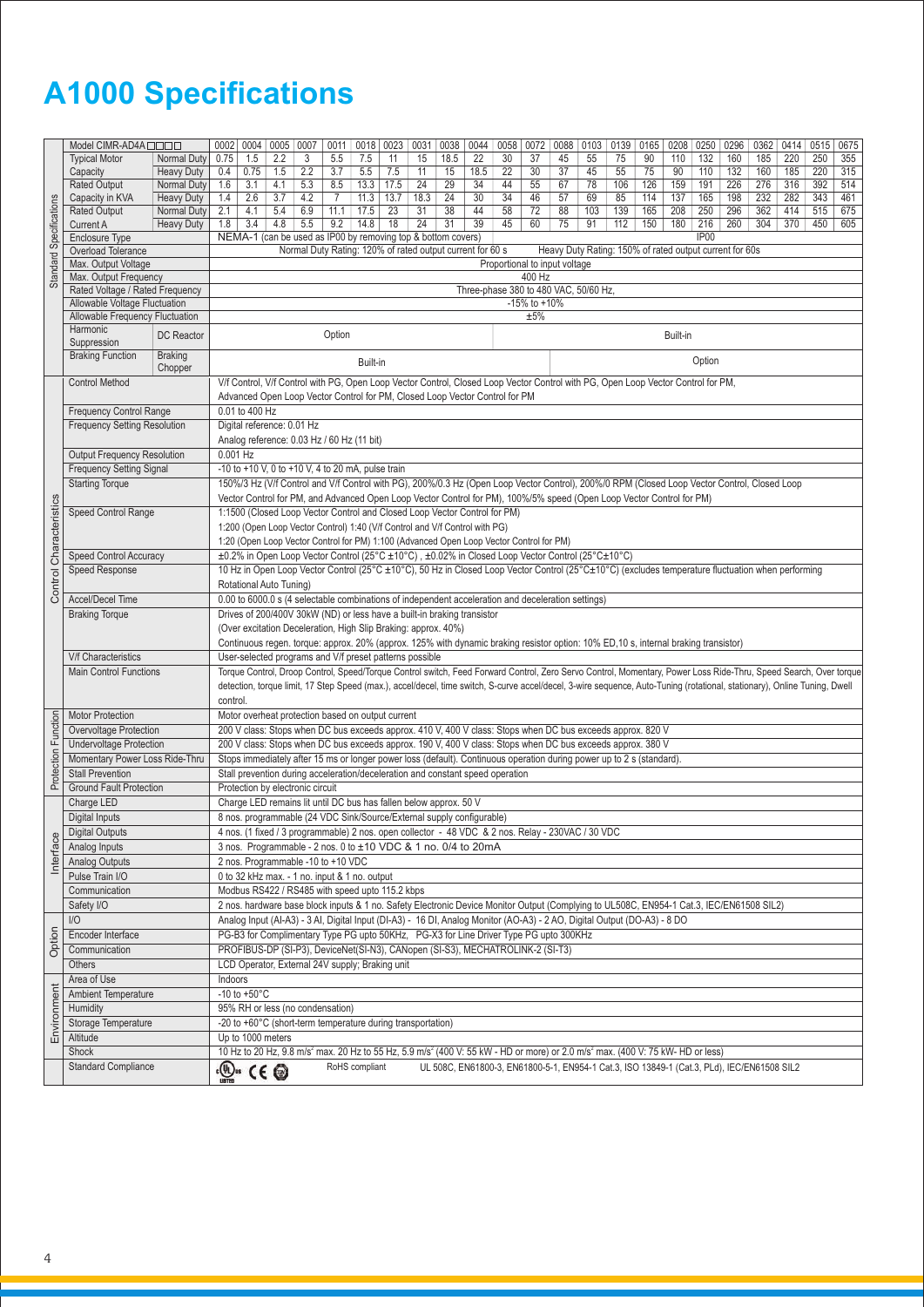### **Overall Dimensions**



### **400 V Class**

| Model                    |                    | Max. Application Motor Capacity (kw) |     | Dimensions (mm) |     | Weight | Cooling |
|--------------------------|--------------------|--------------------------------------|-----|-----------------|-----|--------|---------|
| CIMR-AD4A <sub>DDD</sub> | <b>Normal Duty</b> | <b>Heavy Duty</b>                    | W   | н               | D   | (kg)   |         |
| CIMR-AD4A0002FMA         | 0.75               | 0.4                                  |     |                 |     |        | Self    |
| CIMR-AD4A0004FMA         | 1.5                | 0.75                                 | 140 | 260             | 147 | 3.2    | cooling |
| CIMR-AD4A0005FMA         | 2.2                | 1.5                                  |     |                 |     |        |         |
| CIMR-AD4A0007FMA         | 3.0                | 2.2                                  |     |                 |     | 3.4    |         |
| CIMR-AD4A0011FMA         | 5.5                | 3.7                                  | 140 | 260             | 164 | 3.5    |         |
| CIMR-AD4A0018FMA         | 7.5                | 5.5                                  |     |                 | 167 | 3.9    |         |
| CIMR-AD4A0023FMA         | 11                 | 7.5                                  |     |                 |     |        |         |
| CIMR-AD4A0031FMA         | 15                 | 11                                   | 180 | 300             |     | 5.4    |         |
| CIMR-AD4A0038FMA         | 18.5               | 15                                   |     |                 | 187 | 5.7    |         |
| CIMR-AD4A0044FMA         | 22                 | 18.5                                 | 220 | 350             | 197 | 8.3    |         |
| CIMR-AD4A0058AMA         | 30                 | 22                                   | 250 | 400             | 258 | 21     |         |
| CIMR-AD4A0072AMA         | 37                 | 30                                   | 275 | 450             |     | 25     | Fan     |
| CIMR-AD4A0088AMA         | 45                 | 37                                   | 325 | 510             | 258 | 36     | cooling |
| CIMR-AD4A0103AMA         | 55                 | 45                                   |     |                 |     |        |         |
| CIMR-AD4A0139AMA         | 75                 | 55                                   | 325 | 550             | 283 | 41     |         |
| CIMR-AD4A0165AMA         | 90                 | 75                                   |     |                 |     | 42     |         |
| CIMR-AD4A0208AMA         | 110                | 90                                   | 450 | 705             | 330 | 79     |         |
| CIMR-AD4A0250AMA         | 132                | 110                                  |     |                 |     | 96     |         |
| CIMR-AD4A0296AMA         | 160                | 132                                  | 500 | 800             | 350 | 102    |         |
| CIMR-AD4A0362AMA         | 185                | 160                                  |     |                 |     | 107    |         |
| CIMR-AD4A0414AMA         | 220                | 185                                  | 500 | 950             |     | 125    |         |
| CIMR-AD4A0515AMA         | 250                | 220                                  | 670 | 1140            | 370 | 221    |         |
| CIMR-AD4A0675AMA         | 355                | 315                                  |     |                 |     |        |         |